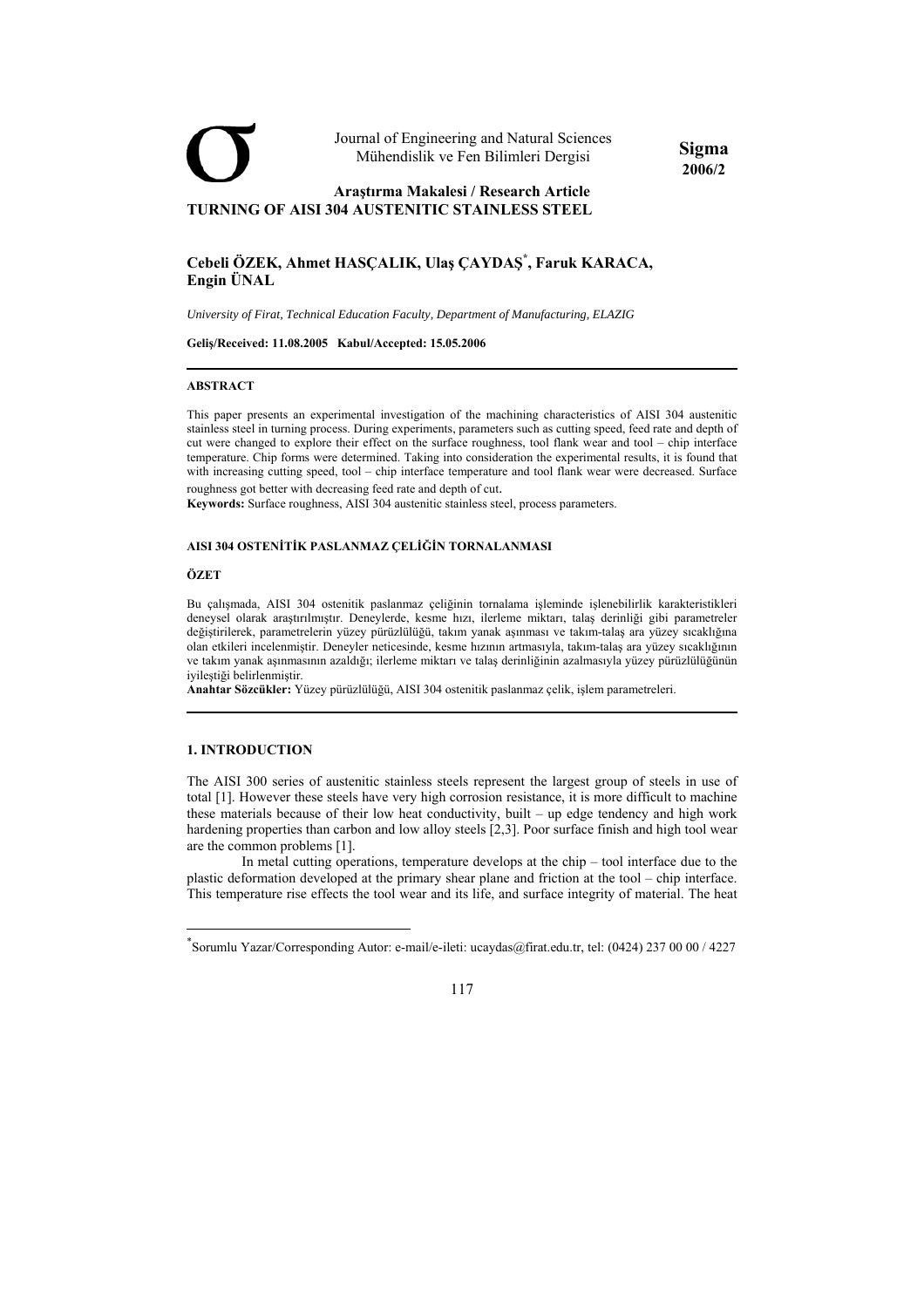generated and temperature are also connected the use of process parameters and thermo physical properties of workpiece and tool materials, including the heat thermal conductivity, thermal diffusivity and heat transfer coefficient [4]. So it is important to choose the correct parameters for satisfy the increasing demands of sophisticated component performance, longevity and reliability.

Little work has been carried on the determination of optimum machining parameters when machining austenitic stainless steels [5]. In this study, parameters such as cutting speed, feed rate and depth of cut were changed to explore their effects on the temperature rise at the tool – chip interface, surface roughness and tool flank wear.

## **2. EXPERIMENTAL PROCEDURE**

The composition of AISI 304 austenitic stainless steel used in experiments is given Table 1. Specimens were prepared with 25 mm in diameter and 175 mm length. The tests were performed on a CNC lathe (20kW and 3500 rpm). Coolant wasn't used. WC ISO P10 cemented carbide tool was used. Temperature developed at the tool – chip interface was measured an infrared thermometer which have  $0 - 870$  °C and  $\pm 1$  °C sensitive. The infrared thermometer was clamped on the turret as a rigid tool holder (Fig 1). Average surface roughness  $(R_a)$  was measured using Mitutoyo Surftest SJ – 201 portable device. In experiments, different settings of cutting speed, feed rate and depth of cut were used (Table 2). Different combinations of these machining parameters were tested using factorial experimental design method. The tool flank wear was measured using a Stereo Zoom Microscope.

| <b>Table 1.</b> Chemical composition of specimens tested (wt. %) |       |  |    |                          |    |             |  |        |         |  |  |
|------------------------------------------------------------------|-------|--|----|--------------------------|----|-------------|--|--------|---------|--|--|
|                                                                  |       |  | Mn |                          | Mo |             |  |        |         |  |  |
|                                                                  | 0.033 |  |    | 0.480 1.324 19.500 0.313 |    | 7.370 0.037 |  | -0.005 | balance |  |  |

| <b>Table 2.</b> Parameters of the setting |         |         |         |  |  |  |  |  |
|-------------------------------------------|---------|---------|---------|--|--|--|--|--|
| <i>Input parameters</i>                   | Level 1 | Level 2 | Level 3 |  |  |  |  |  |
| Cutting speed (m/min)                     | 100     | 150     | 200     |  |  |  |  |  |
| Feed rate (mm/rev)                        | 0.1     | 0.2     | 0.4     |  |  |  |  |  |
| Depth of cut (mm)                         | 0.5     |         |         |  |  |  |  |  |

## **3. EXPERIMENTAL RESULTS AND DISCUSSION**

#### **3.1. Temperature Measurement**

Fig. 2 shows the interface temperature values that obtained with infrared thermometer when machining AISI 304 austenitic stainless steel, related to the cutting speed and feed rate parameters with a depth of cut 1 mm. It is experimentally found that the hottest point on the flank face is 230 °C at the cutting speed of 100 m/min and feed rate of 0.4 mm/rev conditions. With increasing the cutting speed, the interface temperature decreased. The exploration of this phenomenon is, most of the heat generated in machining is removed from the cutting zone by the chip [6]. So the chip speed flow in the cutting zone tending to increase with cutting speed, leading to a greater heat evacuation [7].

Taking into consideration of the temperature as a function of friction, the contact length decreased with increasing cutting speed [8]. An increasing value of feed rate leads to an augmentation of the cutting and feed forces [7]. However, the energy consumption is higher and the temperature rise increasing.

118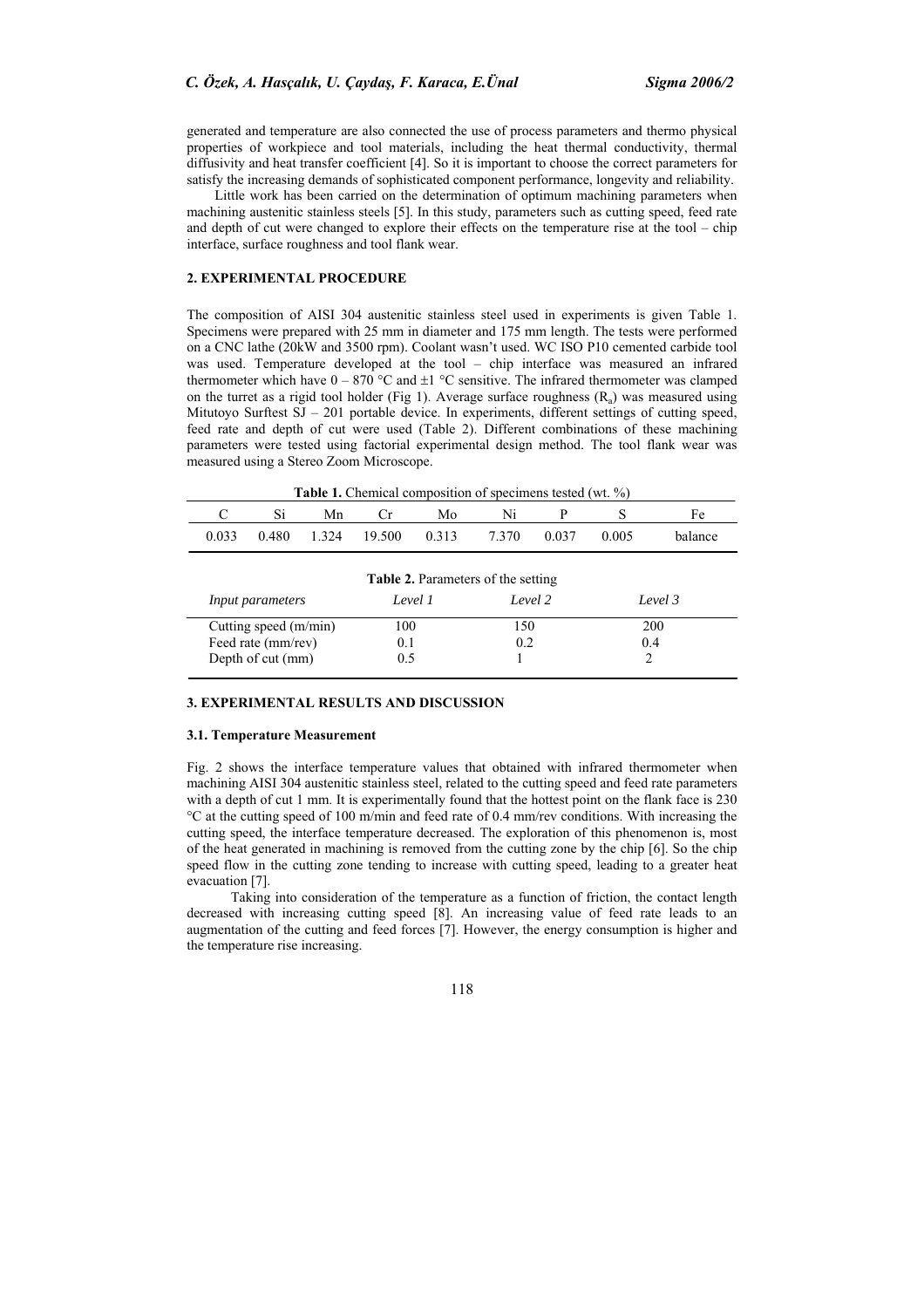

**Figure 1.** Experimental setup



Figure 2. Effects of cutting speed and feed rate on the interface temperature

# **3.2. The Influence Of Machining Parameters On Tool Flank Wear And Surface Roughness**

The values of tool flank wear can be seen in Fig. 3. With increasing the cutting speed, tool flank wear was decreased. Due to the austenitic stainless steel AISI 304 have low thermal conductivity; this material can not evacuate the heat rapidly. So at the lower cutting speed, the tool performance is seen very poor. Korkut et. al [5] also indicated the poor tool performance at the lower cutting speed because of the longer contact time on the rake face as the chips moved slowly when compared to the higher cutting speeds. In the same paper, the authors have also reported that the the tool flank wear has increased at the 210 m/min. So for the tool life's importance when machining AISI 304, cutting speed should not be over 200 m/min.

The effects of cutting speed and feed rate on the surface roughness at 1 mm constant depth of cut were given in Fig. 4. The lowest average surface roughness got obtained 0.1 mm/rev feed rate and 150 m/min cutting speed conditions. This is because the higher feed rates lead to the greater elastic relaxation after machining [9]. Similar observation has been reported by Tekiner et al. [10] and decreasing the feed rate, less vibration was observed and surface roughness got better due to the decrease of power consumption.

119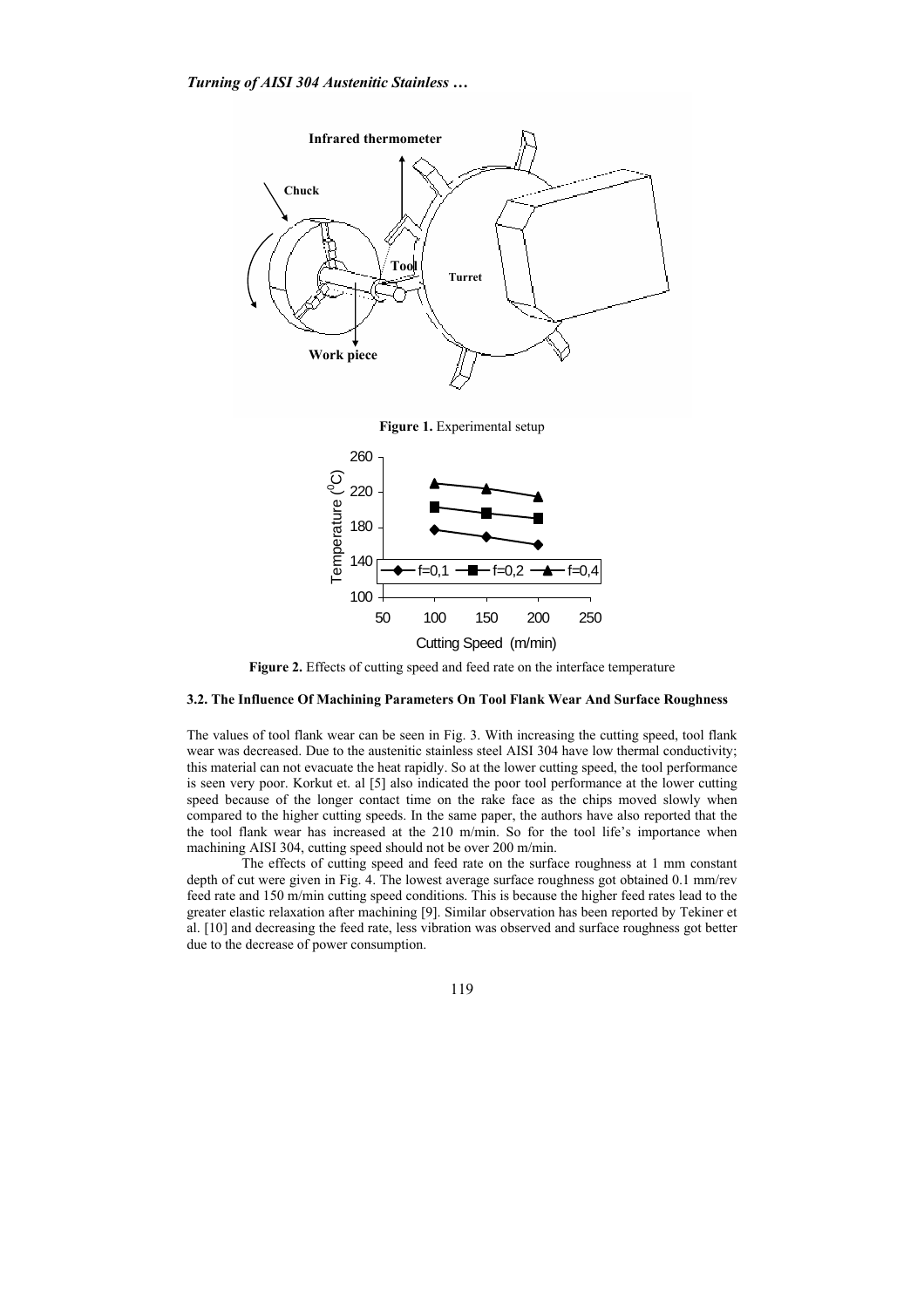

Figure 3. Effects of cutting speed and feed rate on the tool flank wear



Figure 4. Effects of cutting speed and feed rate on the surface roughness

# **3.3. Chip Formation**

Fig.5 shows typical chip forms at different cutting speed and feed rate conditions. At 100 m/min cutting speed, the chips' curl radii were found  $0.75 - 1$  mm and thickness of 0.3 mm. With increasing cutting speed up to 150 m/min, curl radii raised to  $2 - 2.5$  mm and 0.6 mm thickness. Finally, at the highest cutting speed 200 m/min, the chip curl radii and chip thickness were found 3 –3.5 and 0.75 mm respectively.

At the lowest cutting speed 100 m/min the chips were in a color close to yellow. Higher cutting speeds lead to brittle chip color [5].



**Figure 5.** Typical chip forms (a; 100m/min, b; 150 m/min, c; 200 m/min cutting speed, feed rate 0.2 mm/rev and 2 mm depth of cut)

120